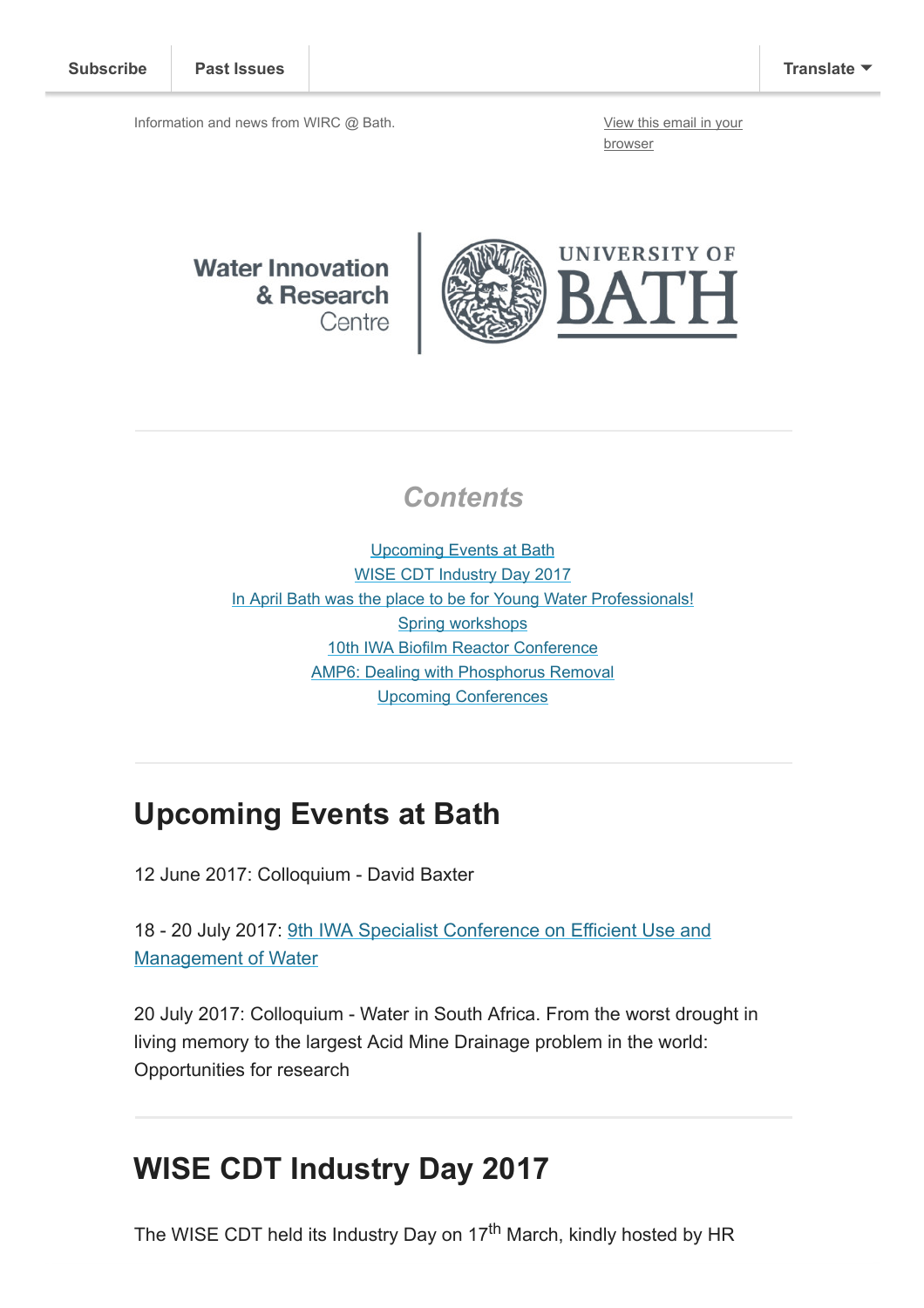responsibilities to co-ordinate industrial engagement for the Centre. Young researchers from the CDT presented their work via a series of presentations and an interactive poster exhibition. The event concluded with guided tours of the facilities at HR Wallingford, where flood risk and coastal water management can be explored via physical modelling. Industrial colleagues and stakeholders from about 20 organisations attended, including Thames Water, Amec Foster Wheeler, Arup, Natural England, and Welsh Water. There was considerable interest in the range and quality of projects being showcased, and the standard of presentations and posters was very high. We are hopeful that at least a couple of new collaborations will result, and the students are to be congratulated – they continue to be fantastic ambassadors for the WISE CDT!



[Find further information about the WISE Industry Day.](http://wisecdt.org/industry-day-huge-success/)

## <span id="page-1-0"></span>In April Bath was the place to be for Young Water Professionals!

If you are starting your career in Water, you were most likely at Bath this April as the Water Innovation and Research Centre @ Bath hosted not one, not two but three events bringing together a total of 260 Young Water Professionals. These were the 1<sup>st</sup> [UK Wetskills Water Challenge](#page-1-1) (30 March - 12<sup>th</sup> April), the 18<sup>th</sup> [IWA UK Young Water Professionals Conference](#page-2-0) (10-12<sup>th</sup> April) and the 13<sup>th</sup> [UK Young Coastal Scientists and Engineers Conference](#page-3-2) (11-12<sup>th</sup> April).

#### <span id="page-1-1"></span>Bath successfully hosts first ever UK Wetskills event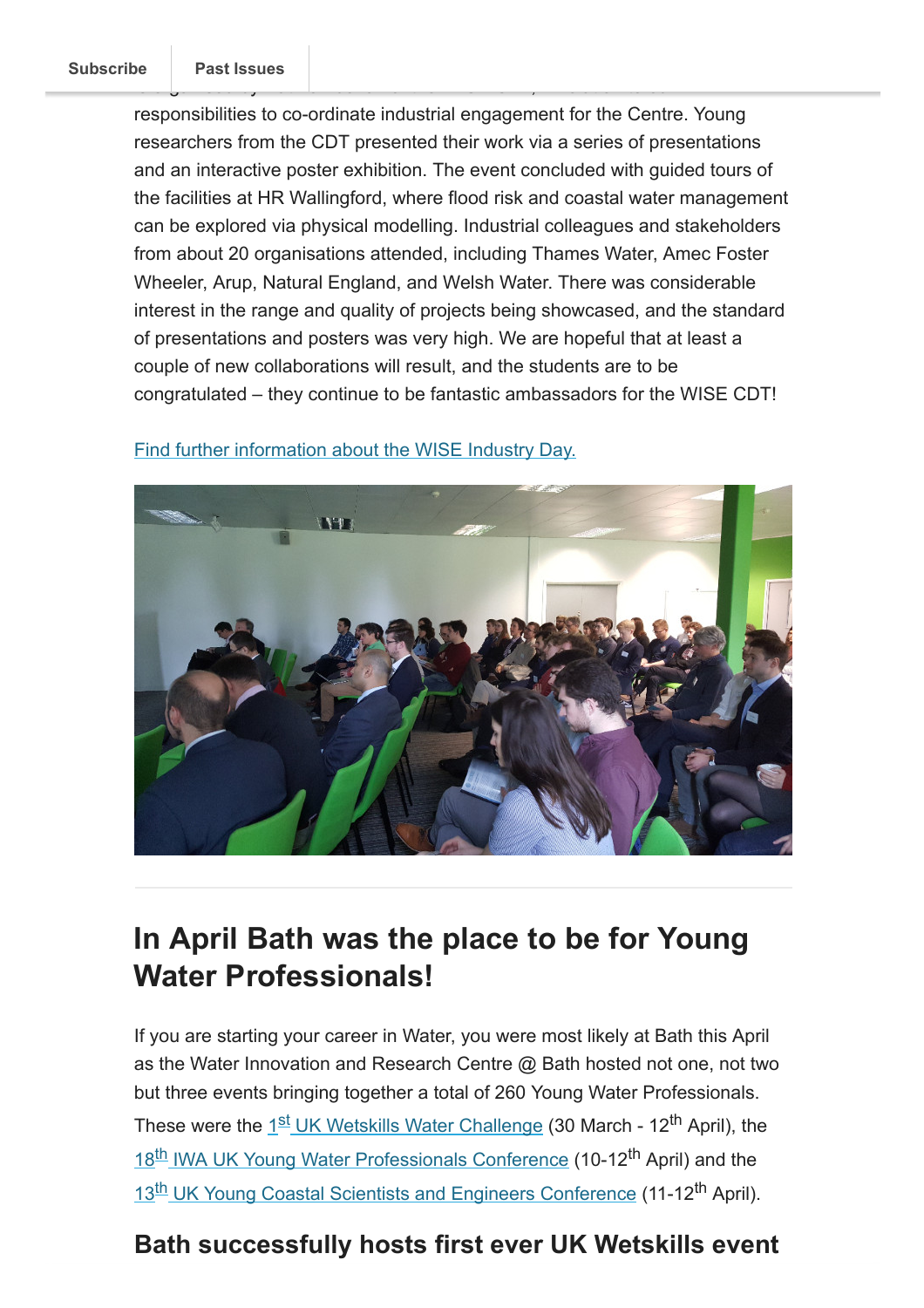the Wetskills Foundation, have successfully organised the first ever UK edition of the Wetskills Water Challenge.

The Wetskills Water Challenge is a pressure-cooker program for students and young professionals from across the world with a passion for water. It aims to promote cross-sectoral collaboration and foster potential new partnerships across Europe, by empowering knowledge and cultural exchange.

[Read the full article by Chrysoula Papacharalampou.](http://blogs.bath.ac.uk/water/2017/05/17/bath-hosts-uk-wetskills/)



#### <span id="page-2-0"></span>The Young Water Professionals conference: made by YWPs for YWPs!

The Water Sector recognised some years ago that it was ageing and that it needed fresh talent if it was going to solve the important challenges looming ahead. With this in mind, the International Water Association (IWA), the largest international network of water professionals with members in 130 countries, began to actively push for higher visibility and empowerment of Young Water Professionals (YWP). The UK YWP Chapter is one of the strongest in the world. Its annual conference is one of the largest gatherings of YWPs and is unique in the UK for offering a tailored conference for professionals emerging in the water industry. The conference, now in its 18<sup>th</sup> year, has been growing sustainably ever since its inception in 1999 and this year attracted a record of almost 200 participants to think about how to achieve the vision of "A Water World without Boundaries"

[Read the full article by Ana Lanham and Marta Coma.](http://blogs.bath.ac.uk/water/2017/05/17/made-by-ywps-for-ywps/)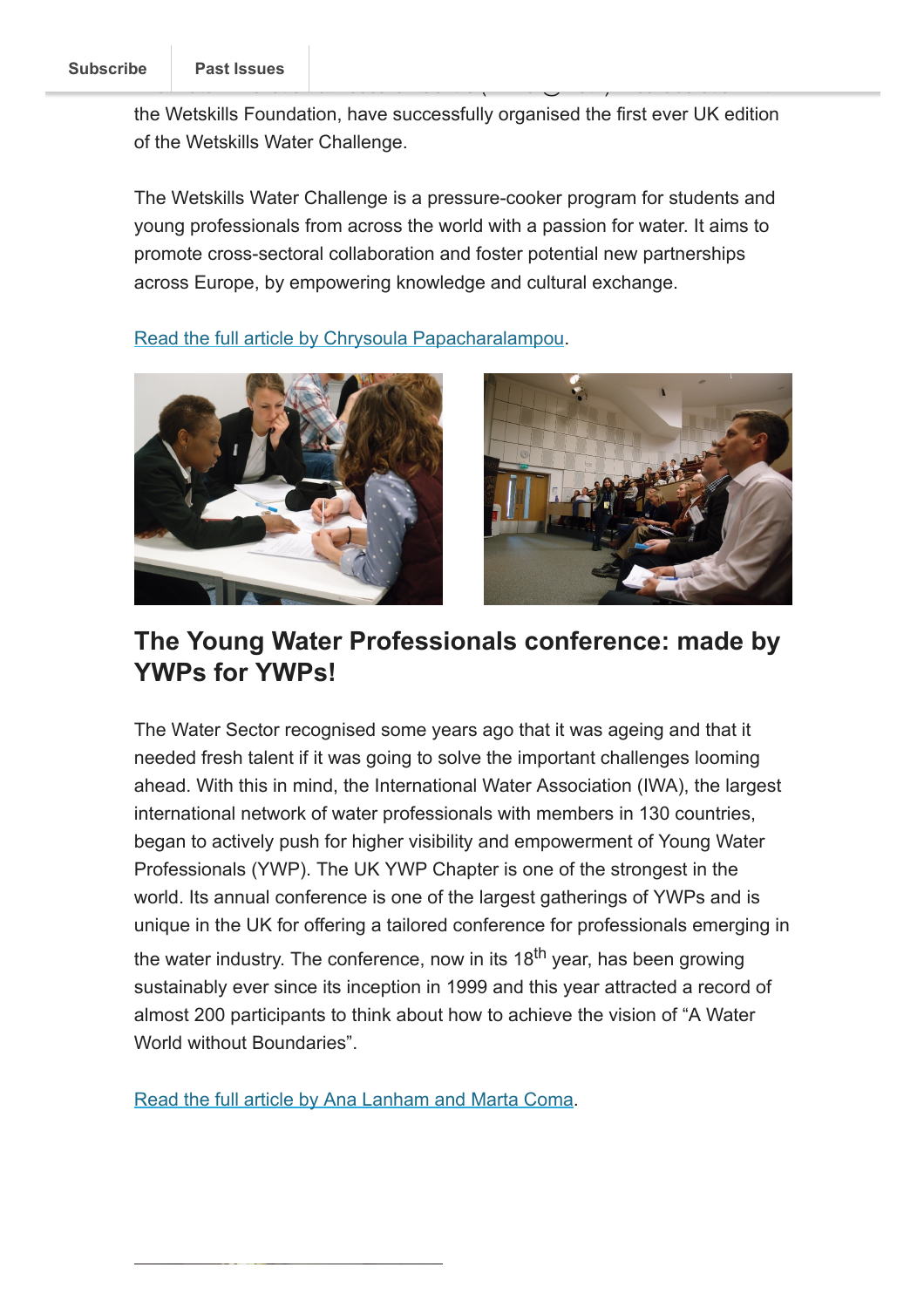[Subscribe](http://eepurl.com/bKjQGL) [Past Issues](https://us12.campaign-archive.com/home/?u=d7614ea34eb388bb6f0caa07a&id=d688d5b543)





### <span id="page-3-2"></span>The Future of UK Coastal Research

The [13th UK Young Coastal Scientists and Engineers Conference \(YCSEC\)](http://www.bath.ac.uk/research/centres/wirc/events/ycsec2017.html) was held at Bath on 11-12th April as part of the University's 50th Anniversary celebrations organised by the Water, Environment and Infrastructure Resilience (WEIR) research group and WIRC @ Bath. The goal of the conference is to provide a unique opportunity for leading young coastal scientists and engineers working in academia and industry throughout the UK to present their work and network with their peers. Building on the success of previous conferences, the 13th YCSEC brought over 60 early career researchers and practitioners from more than 30 UK and overseas universities, research institutes and companies together for two days of fascinating presentations and exciting discussions.

[Read the full article by Chris Blenkinsopp](http://blogs.bath.ac.uk/water/2017/05/11/future-of-uk-coastal-research/).



# <span id="page-3-0"></span>Spring Workshops: Olivia Bailey

This spring Olivia Bailey, a WISE CDT PhD Researcher, attended the British Water sewerage infrastructure off-mains workshops and the European Water Innovation Lab (WIL) in the Netherlands.

<span id="page-3-1"></span>[Read the full account by Olivia Bailey.](http://blogs.bath.ac.uk/water/2017/05/18/olivia-bailey/)